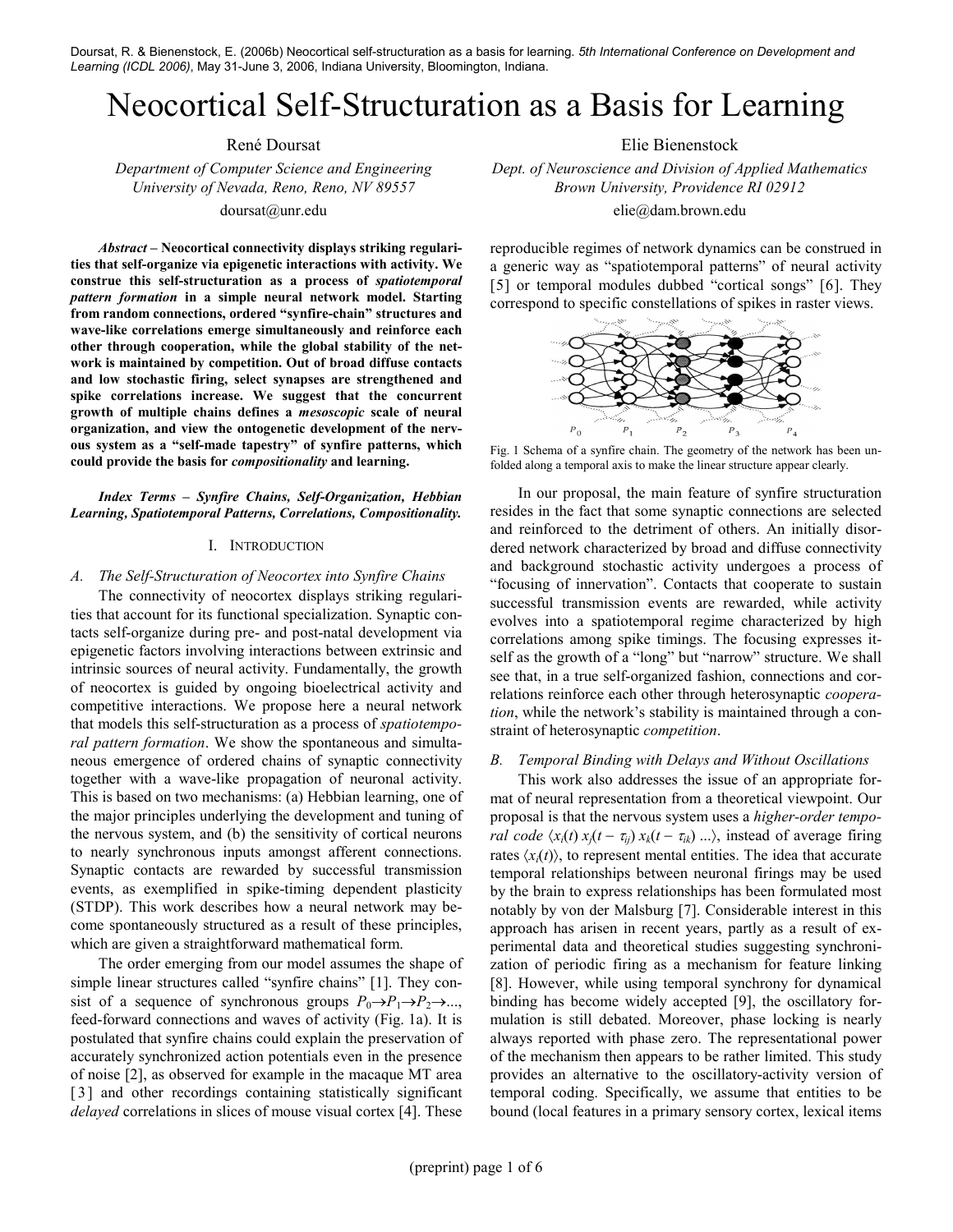in a language area, etc.) are represented by the activation of synfire chains, whose mutual binding is the counterpart to the phase locking of oscillators. One may say that the oscillator has been "unfolded" in space, so that a purely temporal pattern has now become a spatiotemporal one. Thus, we offer a simple explanation for the possible growth of synfire patterns and, second, suggest that these patterns may play an important role in the neural implementation of compositional cognitive functions. In our framework, accurate temporal relationships between the firing of neurons is used to express dynamical binding, based on synfire chains rather than oscillators.

# C. Mesoscopic Scale and Compositionality

In this context, we postulate that synfire patterns might constitute the elementary components or "building blocks" at the microlevel of the mind's symbolic abilities, in particular the faculty of compositionality [10]—the assembling of elementary features into complex representations. Compositionality is fundamental to all cognitive functions. For example, the operative objects of perception and language can be described as symbols endowed with an internal structure, which allows them to assemble in multiple combinatorial ways and create a virtually infinite hierarchy of composite concepts. As discussed in the previous section, synfire structures precisely have the required properties to implement these constituents. Therefore, the theoretical claim carried by our model is that compositionality can arise from the gradual ontogenetic development of the nervous system during the early stages of synaptogenesis. In this, we join Chomsky's conception that the innate predisposition for the *faculty* of language (as opposed to any specific language) might involve a "growth" and maturation of the nervous system similar to a limb or an organ.

The present study was also motivated in response to classical criticisms stemming from the AI community against the lack of structured representations and symbolic support in connectionism. In neurally inspired systems, entities are embodied in the network's nodes and activated in an associationistic way. Conversely, logical systems define symbols that can be composed in a generative way, but do not possess a "microstructure" suited for perception or learning tasks. In our view, the missing link between these two levels is an intermediate or mesoscopic level of description, at a finer granularity than macroscopic symbols but higher structural complexity than microscopic neuronal activities. Here, neural groups such as synfire chains do not literally represent entities but rather provide the bricks for their construction. Metaphorically, it could be said that synfire structures are akin to "protein molecules", more complex than "atoms" (neurons) but more elementary than "cells" (cognitive representations). Our developmental model describes the creation of such a mesoscopic level by "crystallization" of the network into synfire modules. On this level, the modules interact and assemble to create wave synchronization via temporal binding (Fig. 8). Similarly to the vast majority of natural systems—physical, chemical, biological or social—we suggest that neocortex is a "self-made tapestry" pattern formation system [11], whose motifs combine dynamically to provide the basis for cognition and learning.

In the remainder of this article, Part II introduces a simple network model of the self-organized growth of synfire chains. Part III briefly analyzes the conditions of stability of the network in the random state and synfire-chain state, while Part IV describes in detail the iterative growth of a chain by accretion and consolidation of synchronous groups. Typical numerical results are presented in Part V, followed by a discussion of this work and future developments in Part VI.

#### II. A SIMPLE NETWORK MODEL

We consider a network of  $N$  excitatory neurons with binary values  $x_i$  representing spikes on the ms time scale. Synaptic weights  $w_{ij}$  vary by small increments on the same time scale as  $x_i$ . Time is discrete, in steps of roughly 1 ms, and connections have fixed transmission delays  $\tau_{ij}$ . At each time t, the state of the network consists of action potentials  $\mathbf{x}(t) = \{x_i(t)\}_{i=1...N}$  and synaptic weights  $\mathbf{w}(t) = \{w_{ij}(t)\}_{i,j=1...N}$ . This state evolves according to three laws: (a) neuronal activation, (b) synaptic plasticity and (c) intersynaptic competition.

Neurons obey a simple linear-nonlinear Poisson (LNP) dynamics, equivalent to the McCulloch & Pitts mean rate model transposed to the 1-ms timescale. The probability of activation of neuron j is given by  $P[x_i(t) = 1] = \sigma_T(V_i(t) - \theta_i)$ , where  $V_j(t) = \sum_i w_{ij}(t) x_i(t - \tau_{ij})$  is the membrane potential of j at time t,  $\theta_j$  its firing threshold and  $\sigma_T(v) = 1 / (1 + \exp(-v/T))$ , a sigmoidal step function. "Temperature"  $T$  controls the slope of the logistic function  $\sigma_T$ , i.e., the amount of noise in the system. The variation of connection weights depends on the fine temporal correlation between pre- and postsynaptic neurons. It is given by  $w_{ij}(t) = w_{ij}(t-1) + b_{ij}(t)$ , with  $b_{ij}(t) = +\alpha$  for each  $j \neq i$  such that  $x_i(t - \tau_{ii}) = x_i(t) = 1$ , and  $b_{ii}(t) = -\beta$  if  $x_i(t - \tau_{ii}) \neq i$  $x_i(t)$ , where  $\alpha$  and  $\beta$  are small positive numbers, typically of the order of .1 and .01, respectively. Thus, the effective rate of synaptic modification is much slower than that of the neuronal dynamics. The  $\alpha$ -term is a schematic model of synaptic potentiation whereas the  $\beta$ -term represents synaptic depression. Presynaptic neurons must cooperate to increase the likelihood of successful transmission and receive synaptic reward. This fast synaptic plasticity is a form of Hebbian learning on the 1-ms time scale, and can also be viewed as a simplification of STDP, replacing the exponential curves with fixed increments.

The first two rules create a positive feedback in the network, whereby correlations and connections reinforce each other. To counterbalance this effect and prevent epilepsy, we introduce a third mechanism in the form of competition among synapses. We might want to impose that all outgoing ("efferent") and incoming ("afferent") weight sums be conserved at all times:  $\sum_{i'} w_{ij}(t) = \sum_{i'} w_{ij}(t) = s_0$ . Under such a constraint, the evolution of synaptic connections is better described as a redistribution rather than a creation of new contacts. For ease of calculation, we make this constraint a cost function  $H(\mathbf{w}) =$  $\gamma \sum_i [s_i^{\text{out}}(\mathbf{w}(t)) - s_0]^2 + \gamma \sum_i [s_j^{\text{in}}(\mathbf{w}(t)) - s_0]^2$ , where  $s_i^{\text{out}}(\mathbf{w}(t)) =$  $\sum_{j'} w_{ij}(t)$ ,  $s_j^{in}(\mathbf{w}(t)) = \sum_{i'} w_{ij}(t)$  and  $\gamma$  is of the order of .005. The synaptic rule becomes  $w_{ij}(t) = w_{ij}(t-1) + b_{ij}(t) + c_{ij}(t)$ , with  $c_{ij}(t) = -(\partial H / \partial w_{ij})(\mathbf{w}(t-1) + \mathbf{b}(t))$ . Finally, weights are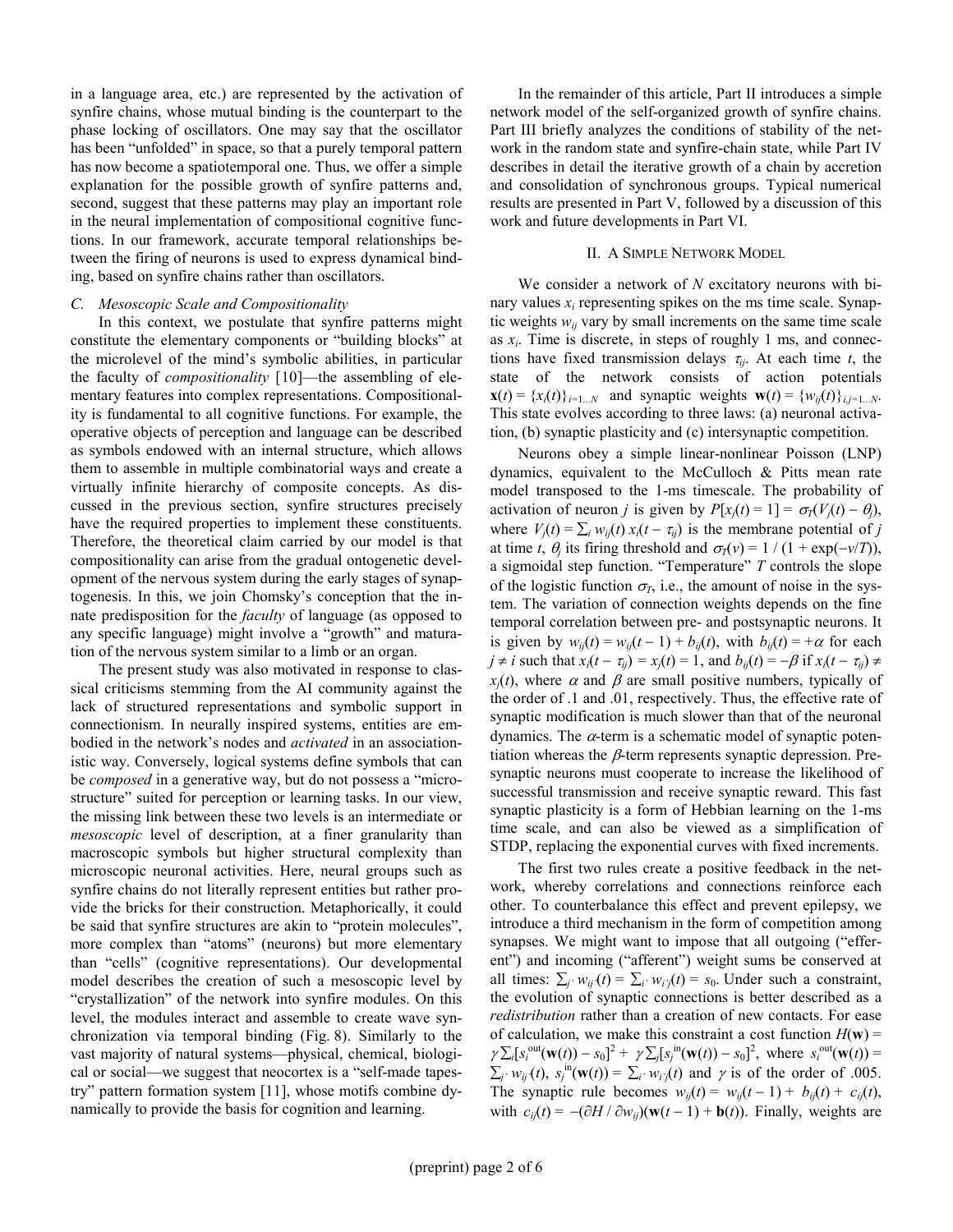clipped to stay inside [0, 1]. In summary, the network is driven by two forces: a positive feedback in the form of cooperation between activity and connectivity, and a corrective negative feedback in the form of competition among connections.

#### III. PRELIMINARY ANALYSIS OF ACTIVITY AND CONNECTIVITY

In this part and the next, we briefly analyze the behavior of the above model under simplified conditions, setting all delays  $\tau_{ii}$  to a constant  $\tau_0$ . Part V will also demonstrate synfire chain formation with nonuniform delays and inhibitory neurons in a diluted graph. Our first goal is tuning the network to a random activity mode with low average firing rate. Connectivity is broad and diffuse, with  $w_{ii} \approx w_0 = s_0 / N$ , for example,  $N = 100$ ,  $s_0 = 10$ ,  $w_0 = 1$ . Turning off the synaptic dynamics  $(\alpha = \beta = \gamma = 0)$ , we look at the total activity in the network  $n(t) = \sum_i x_i(t)$  and its expectation over several trials  $\langle n(t) \rangle$ . Denoting by  $n^*$  the average of  $\langle n(t) \rangle$  over time, our goal is to obtain  $0 \le n^* \le N$  to prepare conditions favorable to synfire growth. The neuronal activation dynamics yields  $\langle n(t) \rangle$  =  $\sum_j P[x_j(t) = 1] = \sum_j \sigma_T(V_j(t) - \theta_j)$  and  $\langle V_j(t) \rangle = w_0 \langle n(t - \tau_0) \rangle$ . With  $V_i(t) \approx \langle V_i(t) \rangle$  and  $\theta_i \approx \theta_0$ , we obtain mean field approximation  $\langle n(t) \rangle \approx N \sigma_T(w_0 \langle n(t - \tau_0) \rangle - \theta_0) \equiv \zeta(\langle n(t - \tau_0) \rangle)$ , where  $\zeta$ is an offset and rescaled version of  $\sigma_T$ , based on N, w<sub>0</sub> and  $\theta_0$ . Thus, the average firing rate is a fixed point  $n^* = \zeta(n^*)$ . A quick graphical analysis reveals the existence of 1, 2 or 3 such points depending on the position of the sigmoid's center  $\Omega = (\theta_0 / w_0, N / 2)$  and its slope at that point  $\zeta'_{\Omega} = N w_0 / 4T$ (Fig. 2). Placing  $\Omega$  to the left of the diagonal, it means that  $\zeta'_{\Omega}$ must be steeper than the line from 0 to  $\Omega$  to create two stable points,  $n_1^*$  near 0 and  $n_3^*$  near N. These conditions are  $x_{\Omega} < y_{\Omega} \Leftrightarrow \theta_0 < s_0 / 2$  and  $\zeta_{\Omega} > x_{\Omega} / y_{\Omega} \Leftrightarrow T < \theta_0 / 2$ . Compliant parameters as in Fig. 2 ensure a quick convergence to a stable low activity rate from a silent network  $n(0) = 0$ .



Fig. 2 Graphical study of mean activity in a random diffuse network. Parameters are  $N = 100$ ,  $w_0 = 0.1$  and  $\theta_0 = 3$ . Left: four sigmoids  $\zeta$  with different values of T. For  $T \leq .8$ , there are 3 fixed points:  $n_1^*$  (near 0, stable),  $n_2^*$  (near  $\theta_0$  /  $w_0$ , unstable) and  $n_3^*$  (near N, stable). Right: we are interested in  $n_1^*$ , which is quickly reached from 0 ( $n_1$ <sup>\*</sup>  $\approx$  3.5 for T = .8, or  $n_1$ <sup>\*</sup>  $\approx$  .25 for T = .5).

The same parameters allowing stable random activity in an unstructured network must also allow the stable propagation of a wave in a synfire chain. Before analyzing the creation of a synfire chain in the next sections, we examine how an existing chain can be maintained. Synfire group  $P_{k-1}$  contacts  $P_k$  through strong efferent links  $w_+$ , while links from and to the rest of the network have near-zero value  $w$ . (Fig. 1). Due to the sum rule, if the chain's width  $n_c$  (number of neurons in a group) is smaller than  $s_0$ , then  $w_+ = 1$  and  $w_0 > 0$ . Otherwise, if

 $n_c \geq s_0$ , then  $w_+ = s_0 / n_c \leq 1$  and  $w_+ = 0$ . We shall see that only the latter case is stable, as pools keep growing until connections from and to the rest of the network are depleted. Let  $m_k(t)$  be the number of active neurons in  $P_k$  at t and  $\langle m_k(t) \rangle$  its expectation. Since  $P_k$  receives input only from  $P_{k-1}$ ,  $\langle m_k(t) \rangle \approx$  $n_c \sigma_T(w_+ \langle m_{k-1}(t - \tau_0) \rangle - \theta_0)$ . Factoring in  $w_+ = s_0 / n_c$  and  $w_0 = s_0 / N$ , we obtain the same recursive relation from group to group as in the random network:  $\lambda \langle m_k(t) \rangle \approx \zeta(\lambda \langle m_{k-1}(t - \tau_0) \rangle$ , under a rescaling factor  $\lambda = N / n_c$ . Thus, the same graphical analysis of Fig. 2 applies in a  $n_c \times n_c$  square. However, for stable propagation to exist on the chain without dying out or exploding, two opposite conditions must be fulfilled: if  $P_{k-1}$  is active at  $t - \tau_0$ , then  $P_k$  must be active at t, and if  $P_{k-1}$  is inactive at  $t - \tau_0$ , then  $P_k$  must remain inactive at t. Thus,  $m_k(t)$ must always stay close to  $m_{k-1}(t - \tau_0)$ , whether it is near  $n_c$  or near 0. This is why we need *both* stable fixed points  $n_1^*$  and  $n_3$ <sup>\*</sup>. The numerical values proposed in Fig. 2 satisfy both initial and final conditions. In this domain of parameters, the critical number of active  $P_0$  neurons necessary and sufficient to reliably trigger a wave on the rest of the chain is given by  $n_2^*$ . This number is of course close to  $\lambda x_{\Omega} = \theta_0 / w_+$ .

Under these conditions, we switch on synaptic dynamics and calculate the effect of activity on weight variation. Since  $\Delta$ w(t) depends on w(t – 1) only via the efferent and afferent sums, which remain approximately constant, our calculation will be valid under any network structure, whether random or organized. We assume  $\beta = 0$  to simplify the formulas. Denoting by P' and P the pools that fired at time  $t - \tau_0$  and t, and by  $n'$  and  $n$  their size, the combination of Hebbian and sum rules yields  $\Delta w_{ij}(t) = +\alpha(1 - 2\gamma(n + n'))$  for  $i \in P'$  and  $j \in P'$ ;  $-2\alpha\gamma n$ for  $j \notin P$ ;  $-2\alpha m$  ' for  $i \notin P$ '; and 0 for all other connections. Therefore, to maintain a positive reward for the  $P' \rightarrow P$  connections, the corrective competitive term  $2(n + n')$  must remain small compared to 1. We adopt  $\gamma \approx 1 / 2N$  in the remainder of this study. Fig. 3 shows  $\Delta w(t)$  as a bundle of reinforced links within the network and as a matrix. At the level of one connection, the competition term  $c_{ij}$  is of the order of  $n / N$  and small compared to the Hebbian term  $b_{ij}$ , of the order of 1. At the level of connection sums,  $\sum_i c_{ij}$  and  $\sum_i b_{ij}$  are both of the order of  $n$ , so **c** approximately counterbalances the effect of **b**.

The variation  $\Delta w(t)$  represents the basic element of the network's self-structuration process. Alternatively denoting this matrix by  $z[P' \rightarrow P]$  and the set of active neurons  $P(t)$ , the synaptic dynamics reads  $\mathbf{w}(t) = \mathbf{w}(t-1) + \mathbf{z}[P(t-\tau_0) \rightarrow P(t)].$ Matrix z is a template that applies at every time step and under any degree of order in the network. Under uniform delays, z is nonzero only at instants multiple of  $\tau_0$ . Thus, the global state of connection results from the iterated application of z:  $\mathbf{w}(k\tau_0) = \mathbf{w}(0) + \sum_{l=0...k-1} \mathbf{z}[P(l\tau_0) \rightarrow P((l+1)\tau_0)],$  showing that connectivity "deposits" or "builds up" in the wake of activity. Since, conversely, activity also tends to follow the path laid out by connectivity, the self-structuration of the network metaphorically resembles a "river" digging its own bed. The fate of w clearly depends on where the groups  $P(t)$  pop up and two main cases can occur: (a) random activity perpetuating de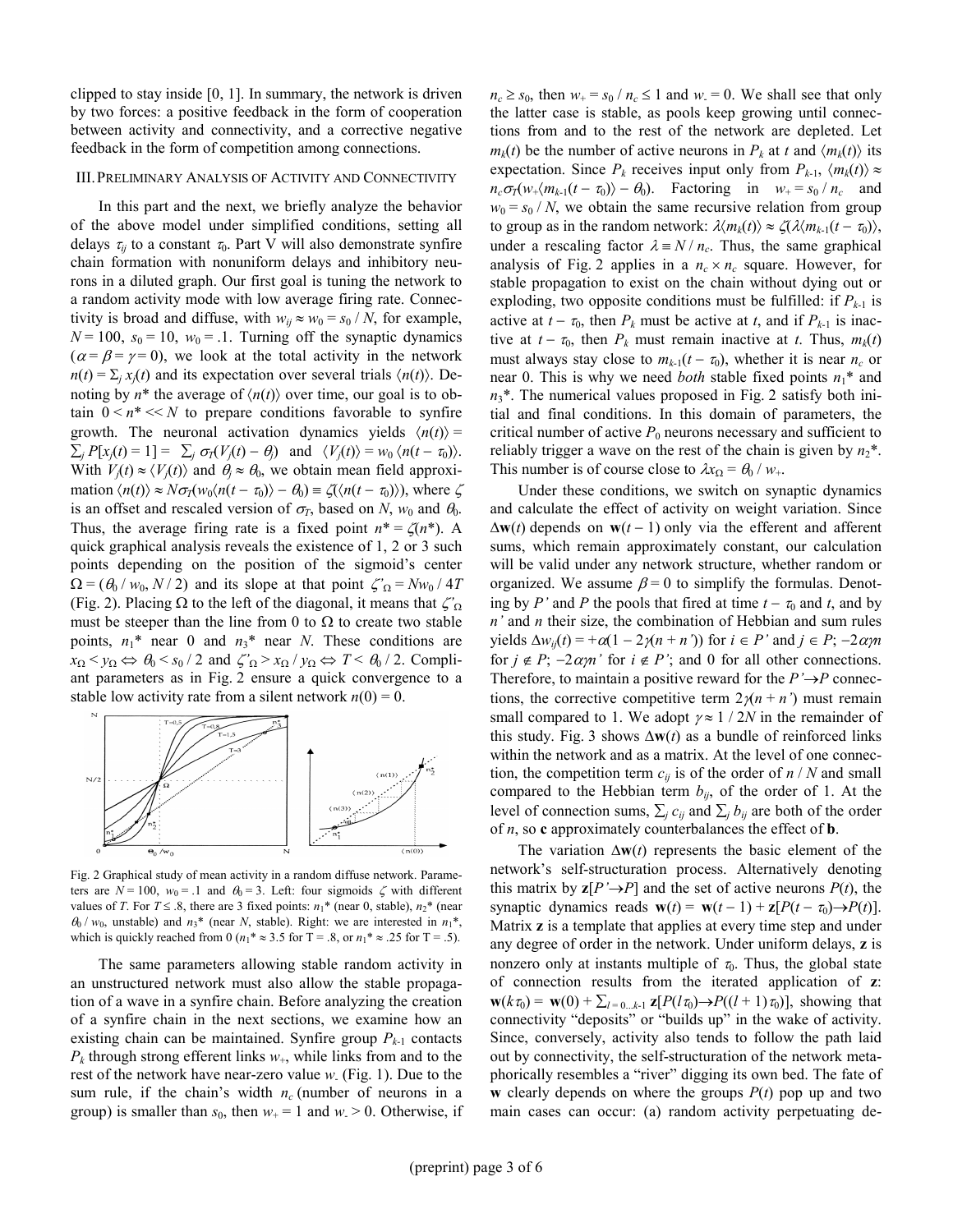struction, (b) ordered propagation fostering construction. If activity persists in the random regime, the z templates overlap inconsistently and cancel each other, therefore no structure can emerge. If on the contrary activity takes the form of a regular and reproducible wave, then z consistently accumulates between the same pools  $P_k$  and creates strong  $P_k \rightarrow P_{k+1}$  connections: a chain can emerge and sustain itself by guiding the very wave that reinforces it. Both disorder and chain order are stable equilibria under the dual activity/connectivity dynamics.



Fig. 3 Variation of network weights caused by activity. In this illustration, P' contains three neurons  $i_1...i_3$ , which were active at  $t-\tau_0$  and P contains four neurons  $j_1...j_3$ , active at t. Connections from P' to P are reinforced while connections from  $P'$  to the outside, or from the outside to  $P$ , are weakened and the rest of the network does not change. Example of numerical values: with  $N = 100$ ,  $n' = 3$ ,  $n = 4$ ,  $\alpha = 0.1$ ,  $\beta = 0$  and  $\gamma = 1/2N = 0.005$ , the four variations are  $+0.093$ ,  $-0.004$ ,  $-0.003$  and 0. (a) Network view of  $\Delta w(t)$ . (b) Matrix view of  $\Delta w(t)$ , in which reflexive contacts were prevented.

#### IV. PRINCIPLES OF NETWORK SELF-ORGANIZATION

After preparing the appropriate parametric conditions, we now examine the growth of a synfire chain. We also introduce a new singularity into the network—a special "seed" group of  $n_0$  neurons, noted Q. These seed neurons tend to fire synchronously at a low average frequency, typically once every 10 or 20  $\tau_0$ , although not necessarily regularly. Through its repeated activation, Q will become the root of a new synfire chain.

### A. First iterations

This section takes a closer look at the first steps of a chain's growth and shows how  $O$ 's pulses create a gradual differentiation in the landscape of activation probabilities. The chain will develop by aggregating new pools of synchronous neurons recursively. We set  $N = 100$ ,  $n_0 = 10$ ,  $w_0 = .1$ ,  $\theta_0 = 3$ ,  $T = .5$ ,  $\alpha = .1$ ,  $s_0 = 10$ . At first, potentials are near 0 and activation probabilities are uniformly low:  $\sigma_T(-\theta_0) \approx n_1^* / N = .25\%$ . When Q fires for the first time at  $t_0$ , it raises all activation probabilities to  $\sigma_T(w_0n_0 - \theta_0) = 1.8\%$ . Consequently, an average of 2 neurons, noted  $P_1$ , fire at  $t_0 + \tau_0$  and the weights immediately vary by  $z[Q \rightarrow P_1]$ . Then,  $P_1$  is typically too small to activate more neurons at  $t_0 + 2\tau_0$ , but the main effect is that  $Q\rightarrow P_1$  weights have increased by about  $\alpha = 0.1$  (neglecting the competition term), so their value is now  $w_0 + \alpha = 0.2$ . Therefore, when  $Q$  fires again at  $t_1$ , the landscape is not uniform anymore: neurons in  $P_1$  now have a likelihood of activation  $\sigma_T((w_0 + \alpha)n_0 - \theta_0) = 12\%$ , whereas other neurons are still at  $\sigma_T(w_0n_0 - \theta_0) = 1.8\%$ . The single increase of  $+\alpha$  already reshaped the probability landscape because neurons in  $Q$  fired again in synchrony. However, it is still unlikely that the neurons in  $P_1$  will fire again, despite their slight advantage. Rather, another 2 neurons from the rest of the network will be activated and  $P_1$  now contains about 4 neurons. For a few more  $Q$  pulses,  $P_1$  will continue growing and collecting neurons from the network, all characterized by a slightly increased likelihood of 12% of firing after the next  $Q$  pulse. Then, inevitably one or more neurons from  $P_1$  will fire a second time after Q. This differentiates them further from the other neurons, as their connections from Q increase to  $w_0 + 2\alpha = 0.3$  (in reality, a little less because of competition) and their next probability of firing jumps to  $\sigma_T((w_0 + 2\alpha)n_0 - \theta_0) = 50\%$ . The probability landscape is now partitioned into three groups: neurons in  $P_1$ that fired after  $Q$  twice, once, or never, and respectively have 50%, 12% or 1.8% chance of firing again after  $Q$ .

### B. Creation of the First Synchronous Pool

Neurons therefore differentiate on the basis of how many times they fired after Q. The fate of each neuron depends on its current degree of correlation with the seed group, i.e., the number of past  $1 \rightarrow 1$  events. This is the core of the positive feedback loop: correlations increase connections, which encourage correlations. Once  $j$  is at 50%, it is very likely to be activated a 4<sup>th</sup> time by Q and reach  $\sigma_T((w_0 + 3\alpha)n_0 - \theta_0) =$ 88% soon. From this point on, *j* becomes a permanent member of  $P_1$ :  $Q \rightarrow j$  connections reach the maximum  $w_+ = s_0 / n_0$  and j is systematically triggered by  $Q$ , which maintains these connections. The  $Q \rightarrow j$  connection pattern is extremely robust. Negligible in the beginning, competition becomes predominant in the later phase of  $P_1$ 's formation. In the first phase, undifferentiated neurons become candidates to  $P_1$ 's membership by firing once after  $Q$ . Then, in a second phase, these candidates compete to be recruited. Due to the sum rule,  $Q$ 's efferent connections cannot afford to sustain all candidates, so neurons that fire again earlier "pull" synaptic contacts towards them, to the detriment of undecided neurons. Every time  $i$  is activated by  $Q$ , it earns a credit of connections, which it can gradually lose again if remains inactive too long, due to the gains made by other neurons. Each candidate is at a bifurcation point: a few timely post- $Q$  activations propel its afferent weights upwards, whereas silence slowly takes them down. In sum, the aggregation of pool  $P_1$  is "evolutionary": it first expands by diversification (driven by T) then shrinks and rounds up a final set of  $n_1$  winners through selection (driven by  $s_0$ ). To be able to durably recruit the first pool  $P_1$ , the seed group Q must contain a "critical mass" of at least  $\theta_0$  neurons. If  $n_0 \leq s_0$ ,  $Q \rightarrow j$ weights grow to 1, and  $n_1 = s_0$ . If  $n_0 > s_0$ , the weights reach  $w_+ = s_0 / n_0$ , and  $n_1 = n_0$ . Therefore,  $n_1 = \max(n_0, s_0)$ .

#### C. Recursive Aggregation of a Synfire Chain

Clearly, the same process from  $Q$  to  $P_1$  repeats itself with  $P_1$  playing the role of the seed and recruiting a new group  $P_2$ . The growth of synfire chain  $Q \rightarrow P_1 \rightarrow P_2 \rightarrow \dots$  is recursive and akin to the growth by accretion of a crystal. The latter also usually requires the presence of a singularity, acting as a seed. This accretion process is also not strictly iterative. The full period of  $P_1$ 's development covers several of  $Q$ 's firing events  $t_0, t_1, \ldots, t_q$  (typically about 100), as neurons are recruited at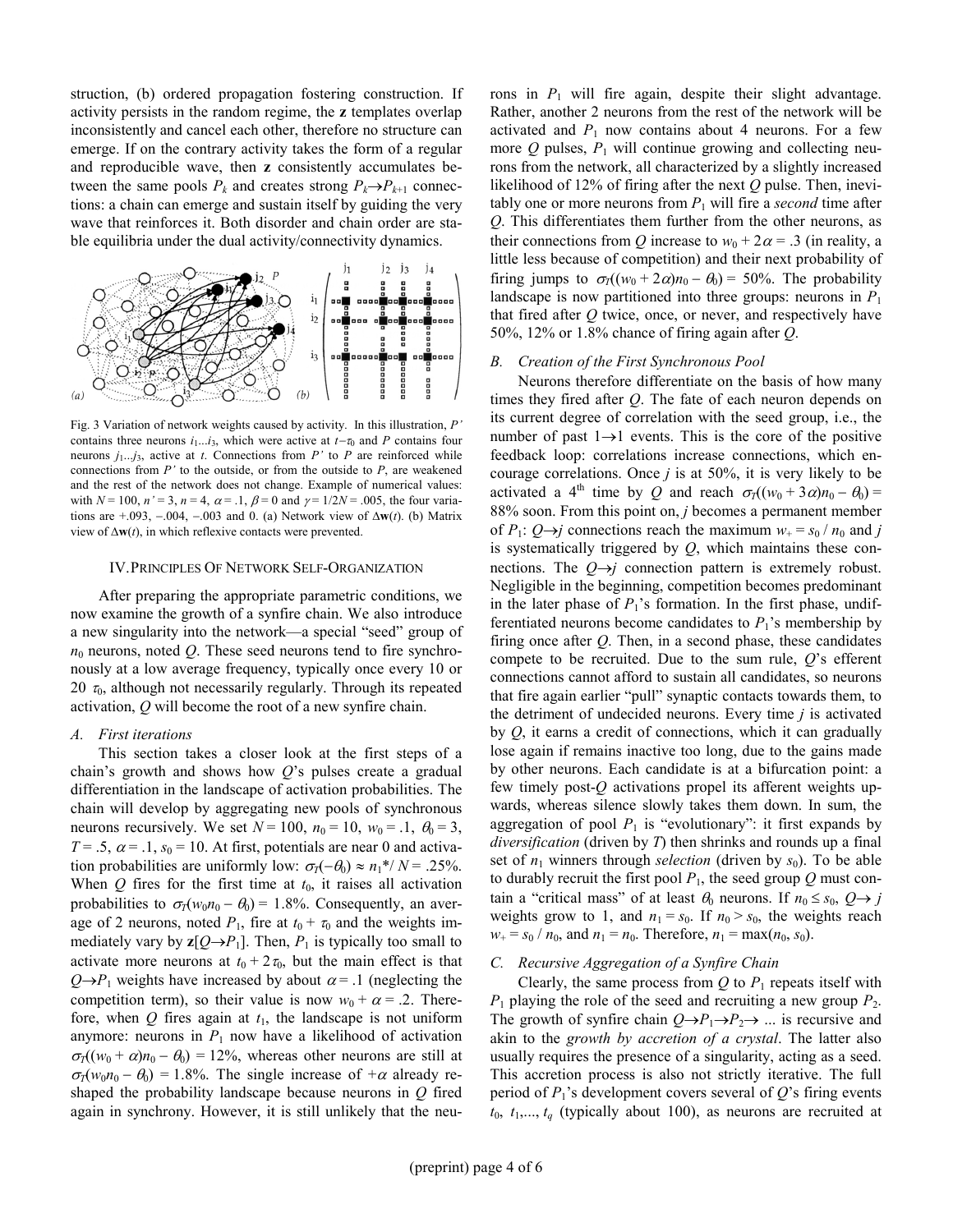different times and connections grow unequally on a firstcome-first-served basis. Thus,  $P_1$  does not wait for completion to start recruiting  $P_2$ : as soon as  $P_1$  reaches critical mass  $\theta_0$ , it is able to activate in turn new neurons downstream. The recruitment period of  $Q \rightarrow P_1$  therefore greatly overlaps that of  $P_1 \rightarrow P_2$ , and so on. A growing chain typically lengthens before it widens, which gives it an aspect of a beveled head at the end of a mature trunk (Fig. 4). Several generations of immature groups along the growing tip of the chain compete to recruit neurons from the rest of the network. By recursive reasoning,  $P_{k-1}$  is always created before  $P_k$ , hence is larger and will be completed first. In the recruitment competition, older groups upstream maintain their advantage over younger groups downstream by instilling larger potentials into candidate neurons.



Fig. 4 Typical beveled profile of a growing synfire chain. The elongated ovals schematize synchronous pools in formation (height proportional to number of neurons) and the edges, strong  $P_{k-1} \rightarrow P_k$  connections. A wave is currently propagating from  $P_3$  to  $P_4$ . A mature "trunk" of constant width (here including  $P_2$ ) ends in a "searching head" of decreasing width, due to largely overlapping periods of pool development. Immature efferent links (dashed lines) from unfinished pools compete to recruit new neurons from the network.

The activation of the seed group is an intrinsic inhomogeneity of the network. It is likely that at early stages of development some neurons send out stronger connections than others (black node in Fig. 4), providing adequate seeds for the process described here. This process is the intrinsic formation of connectivity structure under the influence of essentially endogenous bioelectrical activity. Finally, if several such seed groups coexist in the network and fire in an uncorrelated fashion, then several chains may simultaneously grow in the network (Fig. 8). These chains can interact, bind and support compositionality, as discussed in Part VI.



Fig. 5 A growing synfire chain in a network of 100 neurons. Parameters are  $n_0 = 10$ ,  $w_0 = .1$ ,  $\theta_0 = 3$ ,  $T = .5$ ,  $\alpha = .1$ ,  $s_0 = 10$ . The firing period of the seed neuron is about 20. Top: four snapshots of the network's total activity following seed activations sampled at different times. Bottom: five other snapshots, superimposed in this view, revealing the growing profile of the chain (respectively at seed activations #10, 30, 50, 100 and 200).

#### V. NUMERICAL RESULTS

We conducted numerical simulations under the simplified assumptions of Parts III and IV, i.e., uniform delays and complete graph. Fig. 5 shows a full chain in development and Fig. 6 details the evolution of its connection values during the recruitment process (explanation in captions). The network also self-organizes under a more sophisticated model involving nonuniform transmission delays  $\tau_{ii}$  and inhibition in a diluted graph (Fig. 7). The resulting structures are sequences of synchronous pools similar to synfire chains, elsewhere called "synfire braids" [5] or "polychronous groups" [12], in which longer delays connect nonconsecutive pools. A detailed inspection of the network (not shown) confirms that the strongest weights from group  $P_k$  to group  $P_{k+n}$  have indeed delay  $n\tau_0$ .

### VI. DISCUSSION AND FUTURE WORK

We describe a process of self-organization characterized by the growth of a synfire chain from a seed group in a homogeneous network. Although we chose a specific set of equations and parameters for the neural activation and synaptic plasticity laws, it is readily seen that the principles underlying the model—the interplay of coincidence detection and synaptic reinforcement—are quite general, thus the described behav-



Fig. 6 Evolution of  $Q$ 's outgoing connections during the recruitment process of the first pool  $P_1$ . Top (slice in space): snapshot of the landscape of weight values going from  $Q$  to the network, at the 15<sup>th</sup> seed activation (horizontal axis: neurons from 1 to 100). The neurons triggered by  $Q$  early on pull the connection weights towards them and diminish the chances of others to be recruited. From uniformly flat landscape at.1, 10 peaks appear, while the floor level drops to 0. Bottom (slice in time): fate of two specific sets of connections, Q→55 and Q→79 (horizontal axis: temporal sequence of seed activations). The discrete increments of  $\alpha = 0.1$  caused by the neuron's activation are separated by periods of silence where the connections slowly decrease again because of competition.



Fig. 7 Growth of a synfire braid in a network with delays and inhibition. There are 200 excitatory (E) and 40 inhibitory (I) neurons. Only the  $E\rightarrow E$ synapses are plastic and their delays integer multiples of  $\tau_0$  in [1, 6]. E→I and I $\rightarrow$ E links form a fixed diluted graph (10%): they have constant values ( $\approx$  1 and  $-5$ ) and uniform delays  $\tau_0$ . Four snapshots of the network's total activity following seed activations sampled at different times. Thick line: excitatory activity revealing an irregular synfire braid's profile. Thin line: inhibitory activity showing a delayed echo of the wave propagation. Inhibitory neurons are not a direct part of the chain but modulate its width in a quasi-oscillatory way: excitation increases inhibition, which in turn decreases excitation, etc.